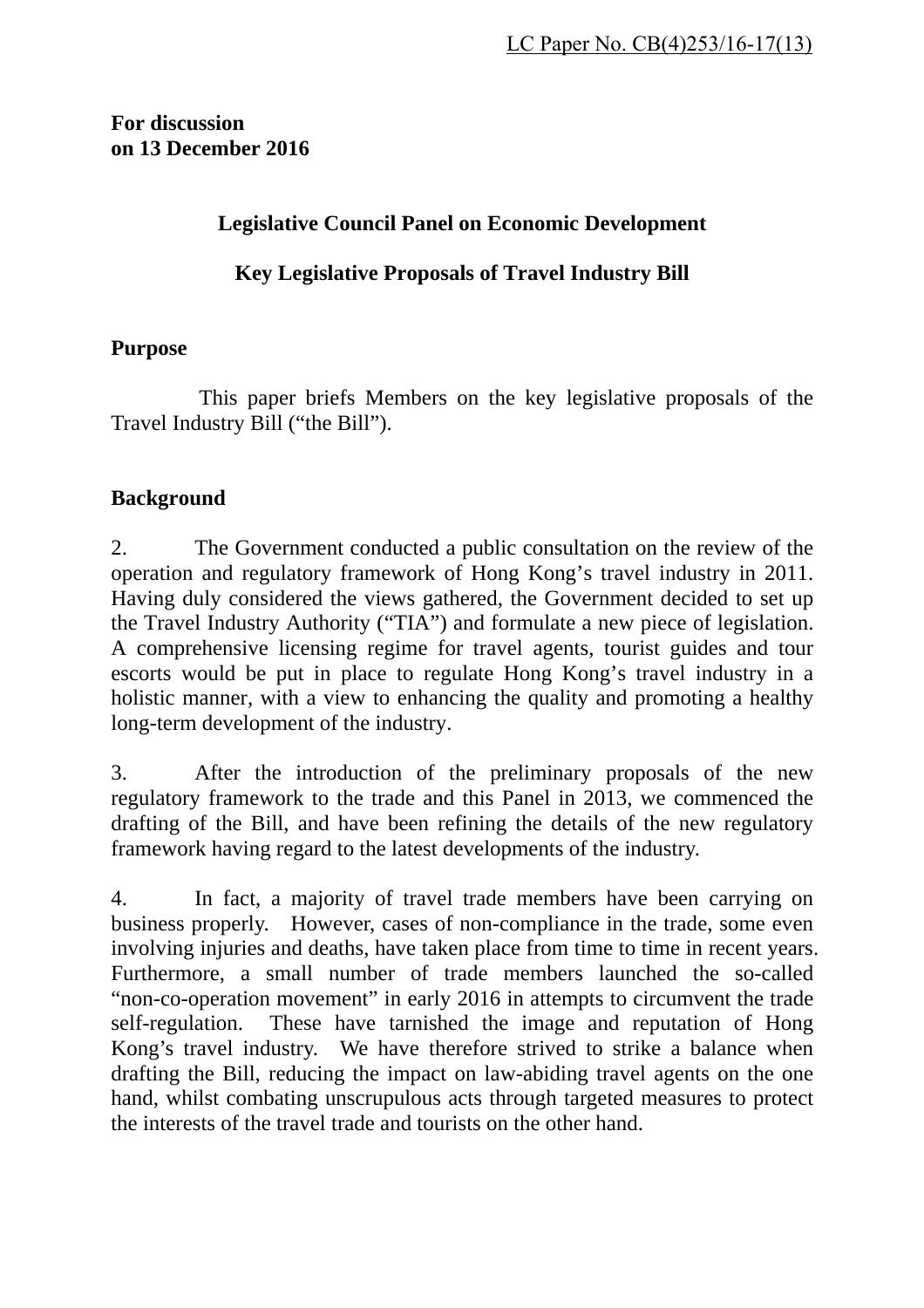# **Key Legislative Proposals of the Bill**

# **(1) Establishment of the TIA with a legal basis for trade regulation**

5. Under the new regulatory regime, the TIA is a statutory regulatory body which will take up the licensing and trade regulatory roles from the Travel Agents Registry and the Travel Industry Council of Hong Kong ("TIC"). We propose that the TIA will comprise 30 members, of whom non-travel trade members are in the majority, i.e. 17 non-trade members (including a chairperson, a vice-chairperson being the Commissioner for Tourism, and non-trade members from different sectors) and 13 trade members (including representatives of travel agents, tourist guides and tour escorts). Members will be appointed by the Chief Executive, with a majority of them coming from outside the travel trade, with a view to establishing an independent and impartial image.

6. The new regulatory regime will regulate the acts of travel agents, tourist guides and tour escorts mainly from three aspects, i.e. primary legislation, subsidiary legislation (mainly licensing conditions formulated), and directives, codes of conduct as well as guidelines formulated administratively by the TIA. The primary and subsidiary legislation will prescribe certain criminal offences, and the TIA will also impose disciplinary orders upon licensees who commit offences through disciplinary proceedings. Those breaching directives, codes of conduct or guidelines will be followed up by the TIA through disciplinary proceedings.

## **(2) Strengthening of the licensing and regulatory regime for travel agents**

7. Under the new regulatory regime, there will not be any differential requirements for issuing and renewing a travel agent licence based on the travel agent's mode of operation (sole proprietorship, partnership or company) or business being carried on (outbound or inbound travel business). The definition of carrying on travel business will be based on the one under the Travel Agents Ordinance (Cap. 218) at present. Any person who carries on outbound travel business and/or inbound travel business<sup>1</sup> must obtain a travel agent licence.

l 1 Simply put, carrying on outbound travel business refers to obtaining for another person: (a) carriage, by any means of conveyance, on a journey which is to commence in Hong Kong and which thereafter is to take place mainly outside Hong Kong; and/or (b) accommodation at a place outside Hong Kong. Carrying on inbound travel business refers to obtaining for a visitor to Hong Kong: (a) carriage, by any means of conveyance, on a journey which is to commence outside Hong Kong and which either terminates in Hong Kong or involves the visitor passing through immigration controls before departing from Hong Kong; (b) accommodation in Hong Kong; and/or (c) sightseeing or visits to local places of interest, meals, shopping trips, and/or local transport in connection with any of such activities.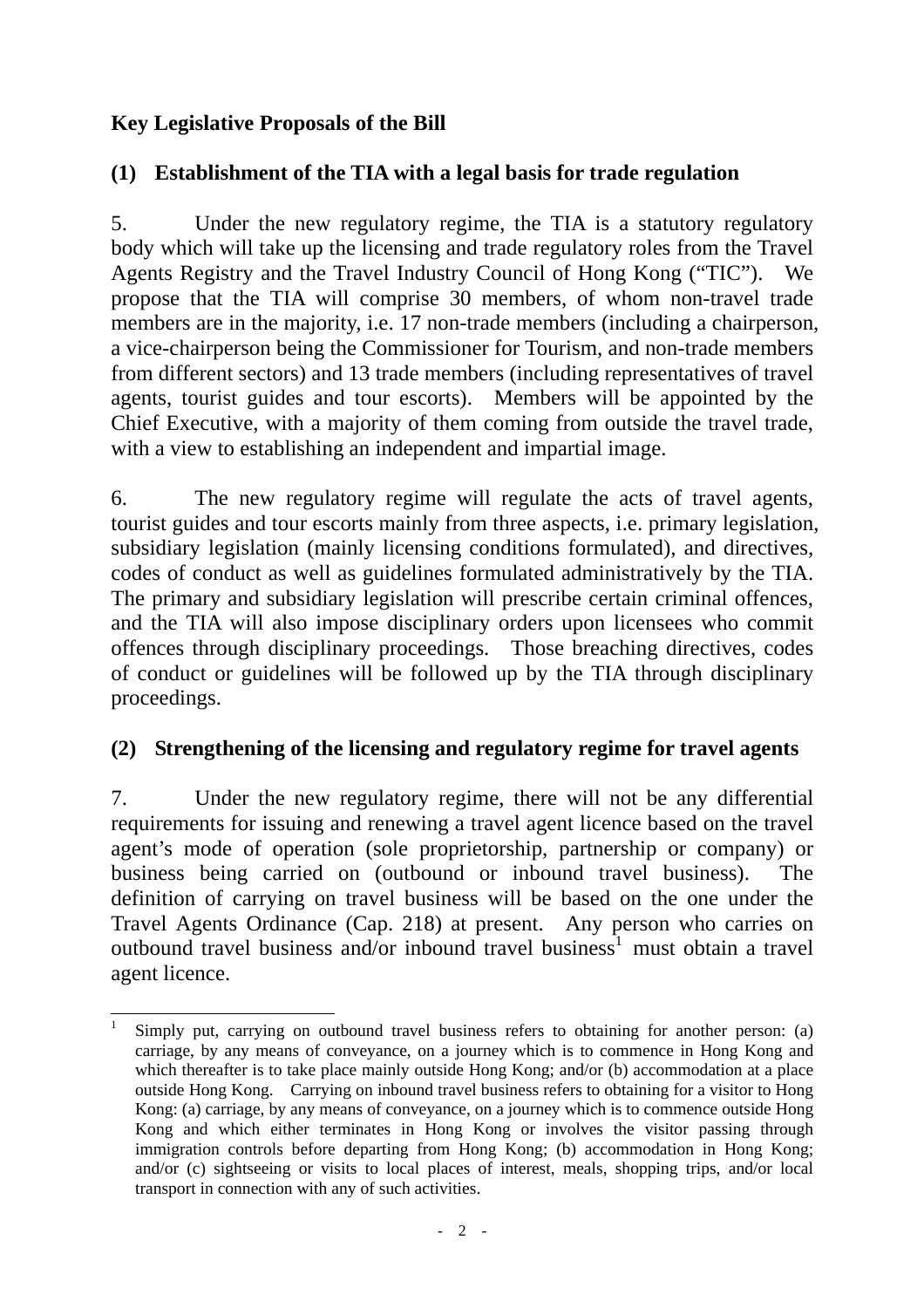8. The new regulatory regime will generally adopt the current requirements for the issue and renewal of a travel agent licence, namely the various considerations on whether an applicant is suitable for holding a licence under the current Travel Agents Ordinance (Cap. 218) and the requirements stipulated by the  $TIC^2$ . Same as under the current regime, a travel agent licence will normally be valid for one year. In addition, the new regime has the following new requirements –

#### Requirement to deposit guarantee money

9. The requirement for travel agents to deposit guarantee money with the TIA aims to ensure that the travel agents are committed to carrying on business and willing to come under the regulation by the regulatory authority. In the event that a travel agent closes down its business without settling any of the financial penalties imposed by the TIA, the TIA will offset the amount owed against the guarantee money of the travel agent. After putting forward a preliminary proposal on the guarantee money requirement in 2013, we have reviewed the trade's operation and thus formulated the latest proposal.

10. Indeed, a majority of the existing travel agents are committed to carrying on business. According to the TIC's information, from 2011 to the first half of 2016, only about 10% of the travel agents were fined by the TIC as a result of breaching its rules. Out of these travel agents, about 90% have settled their fines with the TIC and only the remaining 10% have not yet done so. Therefore, we have revisited our proposal from two aspects. On the one hand, the proposal seeks to ensure that newly established travel agents are financially committed to carrying on business. On the other hand, we do not intend to impose a heavier burden on the majority of existing travel agents that carry on business properly as a result of the guarantee money requirement, yet existing travel agents will still be bound by the guarantee money requirement.

11. We propose that, after the full implementation of the new ordinance, all newly established travel agents will be required to not only fulfil the requirement of a paid-up capital of not less than \$500,000, but also deposit guarantee money of \$500,000 with the TIA by bank guarantee.

12. All existing travel agents coming under the new regime, regardless of carrying on outbound or inbound travel business, will not be required to

 $\frac{1}{2}$  These include the requirements that, when one applies for a licence, he must have a paid-up capital of not less than \$500,000 and each business location is suitable with at least one manager of at least two years of travel related work experience over the past five years and one full-time staff member; and that when one applies for licence renewal, he still needs to fulfil the requirements in relation to business location and staff needed.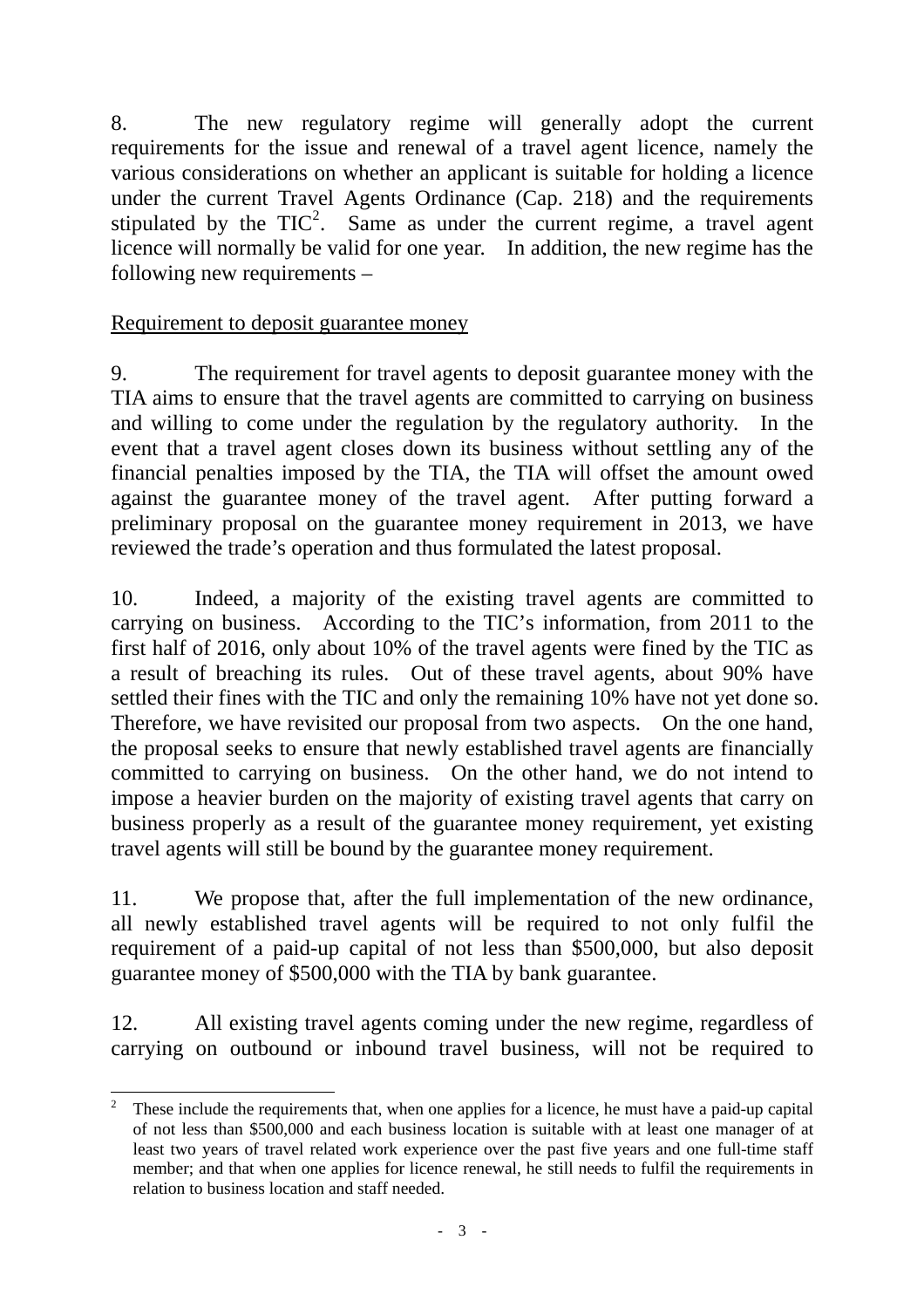immediately deposit guarantee money of \$500,000 with the TIA by bank guarantee. Nonetheless, when an existing travel agent reaches the specified threshold of accumulated financial penalties imposed by the TIA or accumulated frequency of non-compliance, it will be required to immediately deposit guarantee money of \$250,000; if its level of non-compliance reaches another specified threshold, it will be further required to immediately deposit guarantee money of \$250,000.

### Requirement to appoint authorised representative

13. The requirement for travel agents to appoint authorised representatives is formulated having regard to some past individual cases of non-compliance by travel agents, where the responsibilities between the persons-in-charge and management personnel were unclear and, during emergencies encountered by travel tours, the persons involved sought to avoid taking up the responsibilities. These have created difficulties for the regulatory body to handle the emergencies and undertake follow-up action and investigation.

14. In view of this, the new regulatory regime will require each of the newly established travel agents and existing travel agents applying for licence renewal to appoint an authorised representative to facilitate the TIA's identification of the person in charge of the travel agent's operation. If the travel agent carries on business in the form of a company, either its controller or a member from its management (i.e. director, manager or company secretary) will be required to serve as the authorised representative; if the travel agent carries on business in the form of sole proprietorship or partnership, either the sole proprietor/one of its partners or a member from its management will be required to serve as the authorised representative. Each authorised representative will have to possess the specified qualifications<sup>3</sup> with the course specified by the TIA completed and satisfy the TIA as a suitable candidate<sup>4</sup>. In addition, each person can serve as the authorised representative of one travel agent only so that he can focus on managing the operation of the travel agent concerned.

15. An authorised representative is responsible for ensuring that the travel agent carries on business properly and complies with the regulatory requirements under the new system. If the travel agent commits an offence

l

<sup>3</sup> Education attainment equivalent to Form 5 under the old academic structure or Senior Secondary 3 under the new academic structure and a minimum of five years of management experience in the travel industry; or at least a minimum of ten years of management experience in the travel industry.

<sup>4</sup> The considerations will be the same as those considerations on whether an individual is suitable to hold a travel agent licence, including those new considerations mentioned in paragraph 16 of this paper.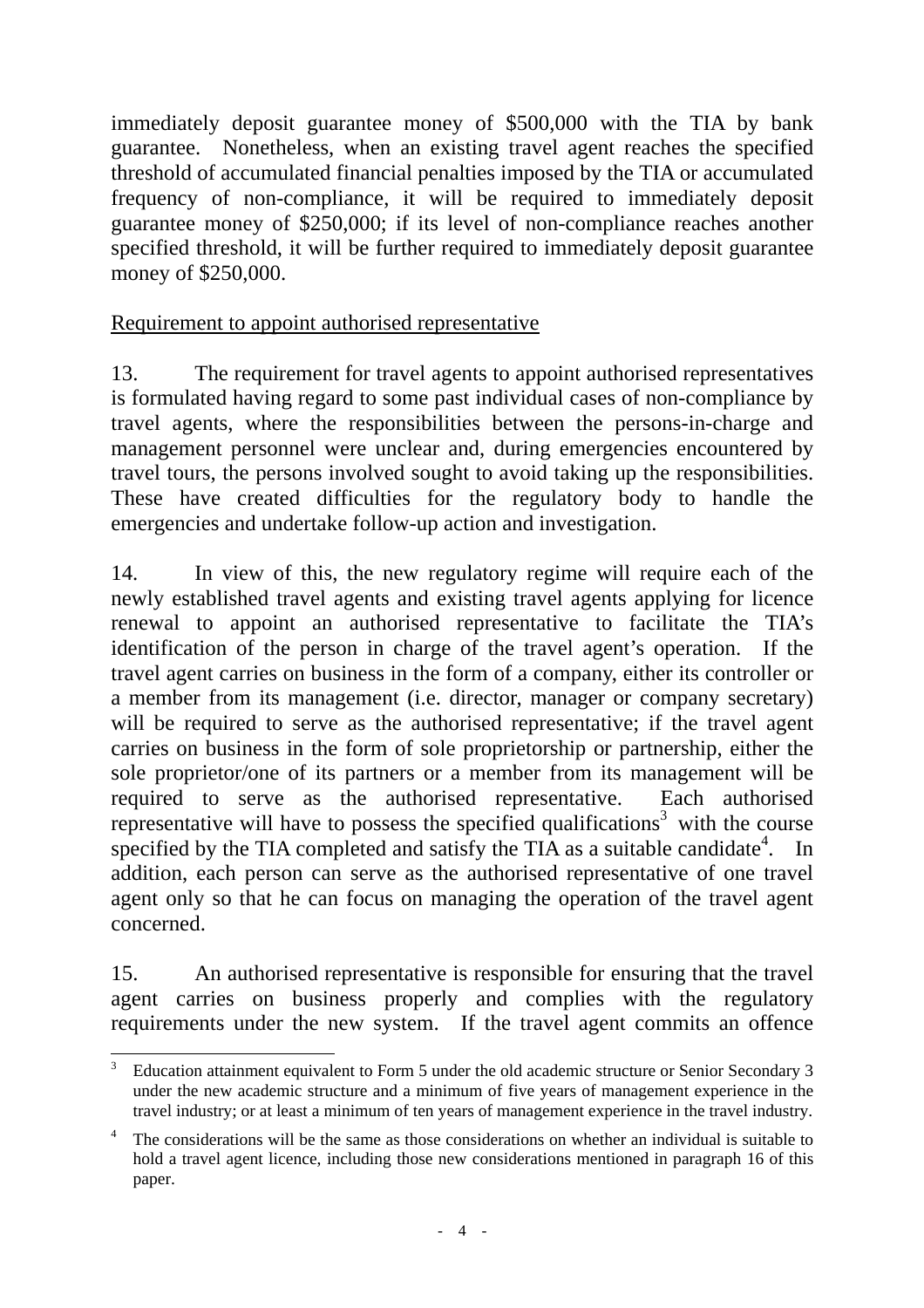with the consent or connivance of, or because of neglect by, the authorised representative, that authorised representative will have to bear legal responsibility.

New considerations on whether applicants for licences and renewal of licences are suitable to hold licences

16. The TIA will consider more comprehensively whether applicants for licences and renewal of licences are suitable to hold travel agent licences. New considerations include: whether the applicant has been convicted of any offence involving violence, or any offence under the Trade Descriptions Ordinance (Cap. 362) or the Travel Industry Ordinance to be implemented; his travel agent business operation under the old regime, namely whether he has been convicted of any offence under the Travel Agents Ordinance (Cap. 218) and his non-compliance record under the TIC's regulatory regime, e.g. whether he has frequently breached any rules or willfully circumvented the TIC's regulation by non-co-operative means.

17. We notice that some people have owned a number of travel agents, some of which have adopted unscrupulous business practices. Under the new regime, if an applicant for a licence or licence renewal runs any other travel agent(s), the TIA will also thoroughly consider the business operation of such other travel agent(s). This will help to make those running a number of travel agents be more vigilant and ensure that all of their travel agents are properly run.

To combat unscrupulous acts including co-operating with unauthorised Mainland travel agents, coercing tourists into making purchases, etc.

18. Considering that many of the past cases of serious non-compliance, particularly involving coerced shopping<sup>5</sup>, in the trade were related to Mainland inbound tour group business, which have seriously impaired the image and reputation of Hong Kong's travel industry, the new regulatory regime will strengthen the regulation of Mainland inbound tours.

19. The new regulatory regime will be premised upon the Travel Agents Ordinance (Cap. 218) and the TIC's existing regulatory requirements. Against the backdrop of past cases of non-compliance in the trade, particularly the problems of coerced shopping which caused concern to the trade, the new regime will also introduce the following new requirements through primary and

l 5 "Coerced shopping" means the use of harassment, coercion or undue influence by any person to significantly impair the freedom of choice or conduct of another person with a view to causing that second person to make a purchase or other transaction that he would not otherwise have made.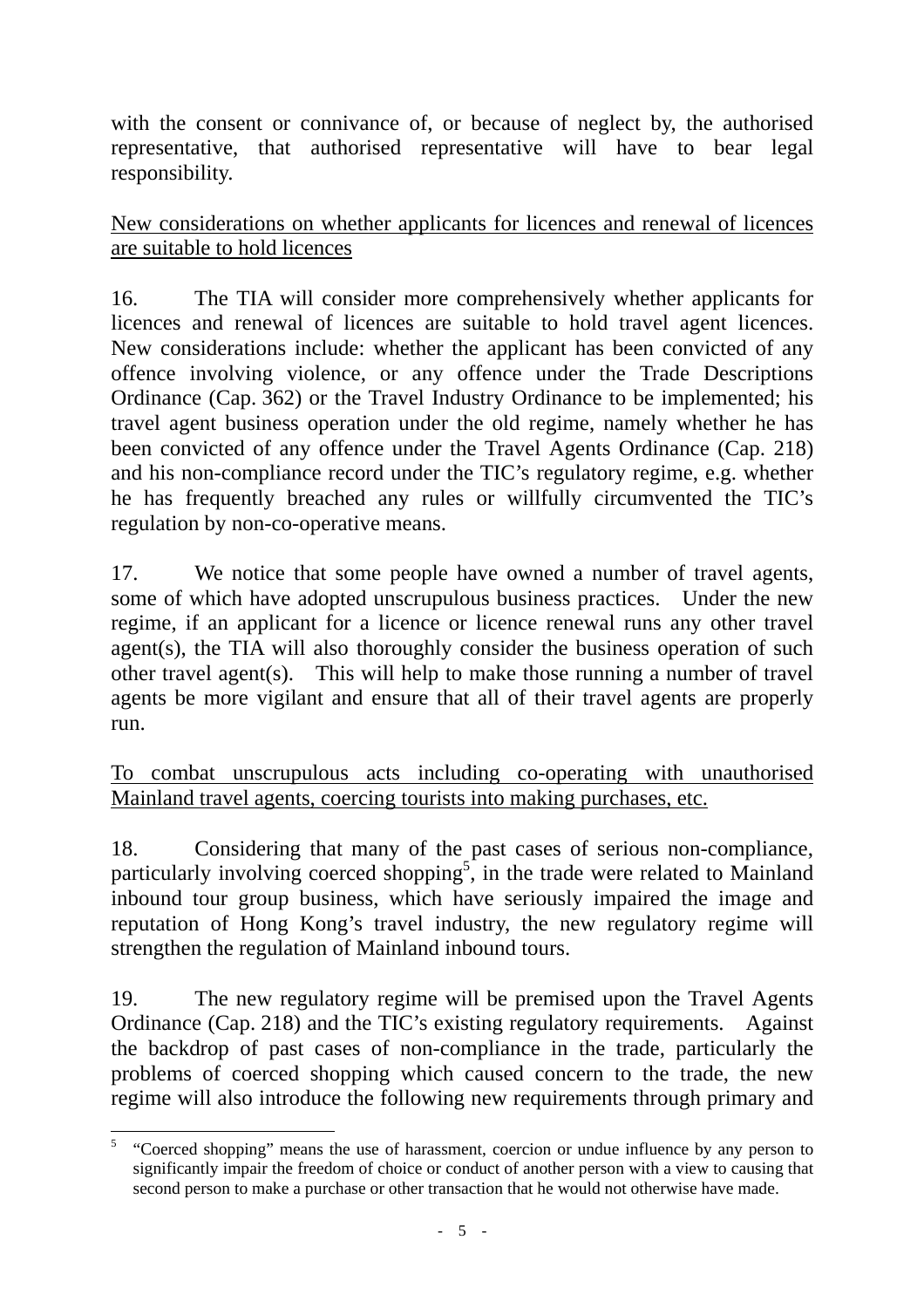subsidiary legislation –

- (a) the primary legislation will stipulate that a travel agent must not co-operate with any Mainland travel agent not approved to carry on outbound travel business by the China National Tourism Administration (or the relevant regional tourism regulatory authorities) to receive an inbound tour group. Nonetheless, if a travel agent is found to co-operate with an unauthorised Mainland travel agent but has taken all reasonable steps $<sup>6</sup>$  to check whether the Mainland travel</sup> agent is authorised, this may constitute a defence for consideration; and
- (b) the subsidiary legislation will stipulate a series of new licensing conditions against coerced shopping on travel agents, including that a travel agent must –
	- (i) take all reasonable steps<sup>7</sup> to safeguard the safety and interest of any member of the inbound tour group that it receives ("inbound tour member");
	- (ii) not force any inbound tour member to enter or stay in any shop or coerce any inbound tour member into shopping, commit any such act through any others, or allow any others to commit any such act;
	- $(iii)$  take all reasonable steps<sup>8</sup> to prevent its employees, agents and service providers (e.g. tourist guides, shops on the itinerary) from engaging or otherwise getting involved in any act of coercing any inbound tour member into shopping; and

l 6 It is up to the court to determine whether a travel agent is considered to have taken all reasonable steps having regard to the circumstances of each case. The steps may include (but are not limited to): checking from the list of travel agents published on the website of the China National Tourism Administration whether the Mainland travel agent concerned has been approved by the Mainland authority to carry on outbound travel business.

<sup>7</sup> It is up to the court to determine whether a travel agent is considered to have taken all reasonable steps having regard to the circumstances of each case. The steps may include (but are not limited to): providing employees and agents (e.g. front-line staff, tourist guides) with clear guidelines and proper training, conducting regular reviews and making adjustments as necessary; prior to employing or engaging any persons and arranging any service providers (e.g. shops on the itinerary) for receiving an inbound tour, checking whether the relevant persons have committed any coerced shopping act before.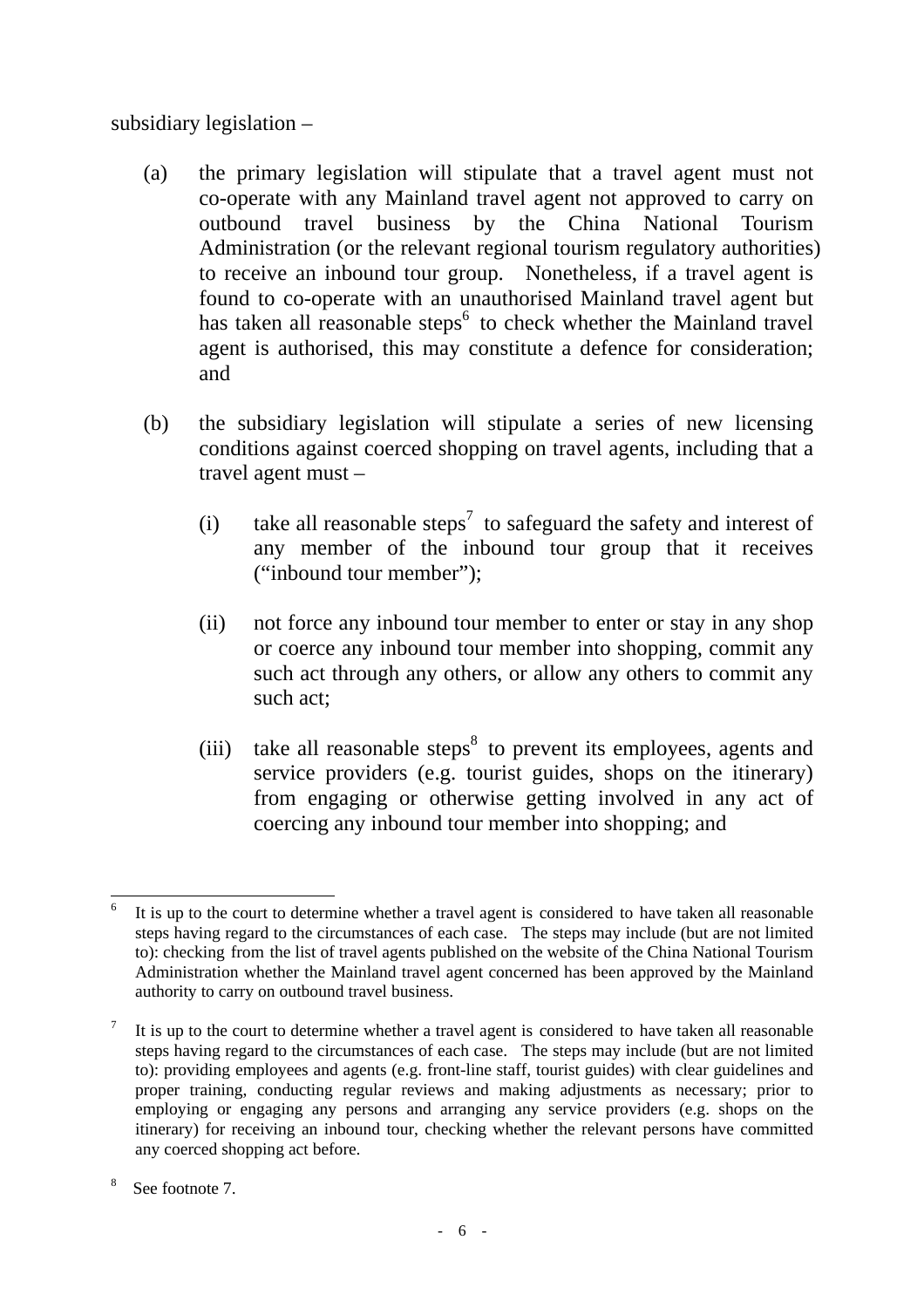(iv) without valid reasons, not abandon or threaten to abandon any inbound tour member, and ensure that its tourist guides must not commit any such act (this licensing condition is proposed in response to a common practice of coerced shopping that tour members are compelled to make purchases under the threat of the tour group being abandoned and members thereof being left unattended).

20. During the so-called "non-co-operation movement" launched by individual trade members in early 2016, some travel agents did not display their licence numbers or tour group numbers on the tour coaches for receiving inbound tour groups, making it difficult for the tour members and the TIC's inspection officers to identify the tour groups concerned. Such acts were meant not only to circumvent regulation, but also to pose difficulty to tour members in lodging complaints effectively. In this regard, the primary legislation will stipulate that a travel agent must display its licence number and tour group number on the tour coach for receiving an inbound tour group.

21. Any travel agent which carries on business without a licence, co-operates with an unauthorised Mainland organising agent or breaches a licensing condition (including committing coerced shopping) would commit an offence and be prosecuted after the TIA's investigation. The travel agent after trial in the court would be liable on conviction to a maximum fine of \$100,000 and two years of imprisonment<sup>9</sup>. Any travel agent which does not display on the tour coach for receiving an inbound tour group its licence number or the tour group number would also commit an offence and, after the TIA's investigation and trial in the court likewise, would be liable on conviction to a maximum fine of \$2,000. The exact sentencing will be determined by the court having regard to the circumstance of each case. On the other hand, the TIA will take disciplinary action.

22. The TIA will have statutory inspection and investigation powers (see paragraph 32 below) to enforce the new ordinance. After the TIA's search for evidence, if a case is found to involve a suspected breach of the ordinance, it will be passed to the Department of Justice for considering whether to initiate criminal prosecution in accordance with the established practice for trial in the court.

23. Furthermore, the TIA will make reference to the TIC's existing regulatory requirements for travel agents and take into account the industry's latest development when drawing up suitable directives, codes of conduct and

l 9 The maximum penalty levels are on par with the ones under the Travel Agents Ordinance (Cap. 218) at present.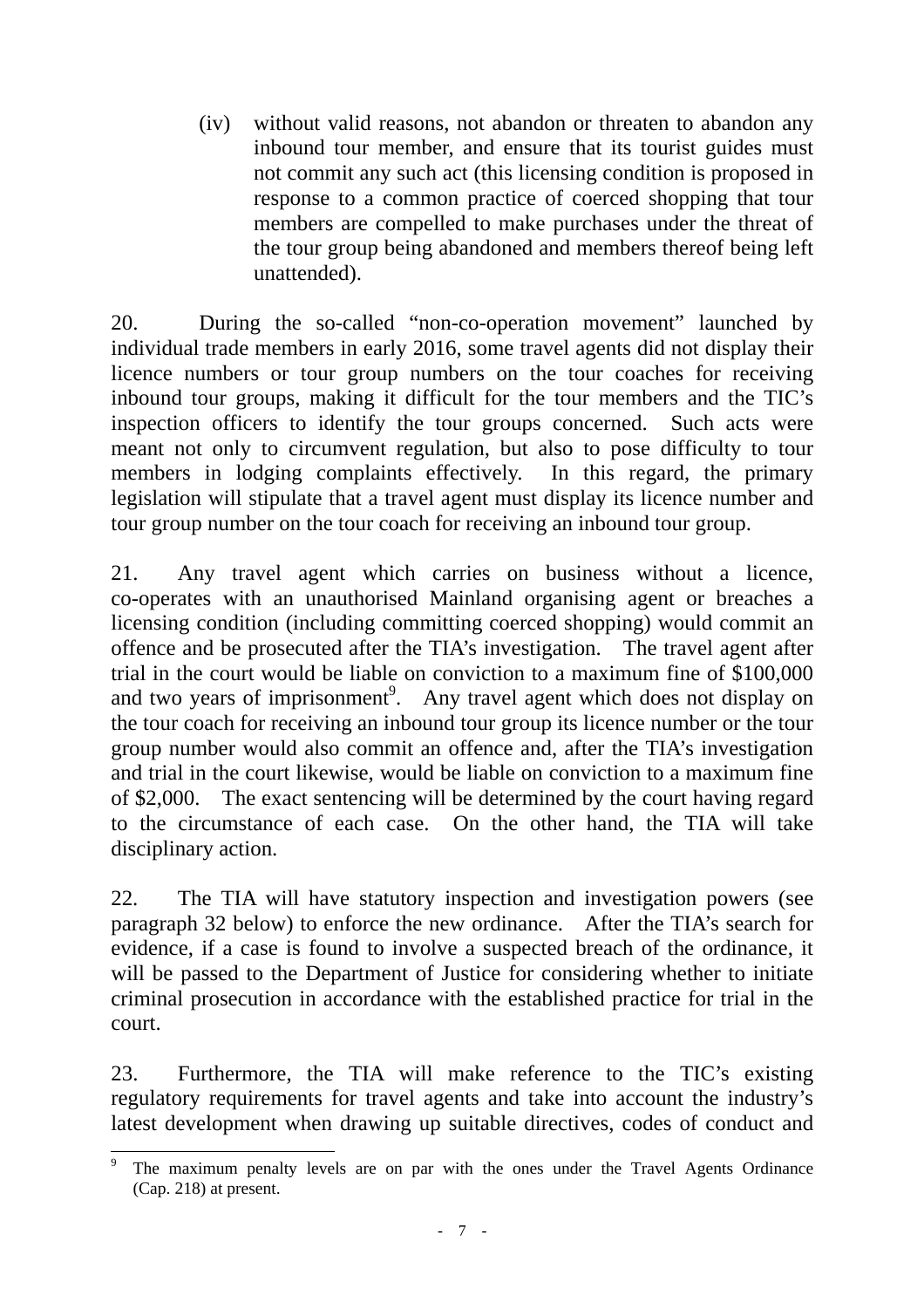guidelines administratively. Such measures will include requiring a Hong Kong travel agent to sign a contract with the Mainland travel agent concerned before receiving a mainland inbound tour group to delineate the responsibilities of both parties, register the itinerary with the TIA in advance, etc. Making reference to the TIC's current practice, the TIA will also publish from time to time the general historical costs in Hong Kong for receiving inbound tour groups from the Mainland to enhance market transparency and assist Mainland citizens in ascertaining whether a tour to Hong Kong belongs to a "zero/negative fare tour" or "low-fare tour".

24. After the full implementation of the new ordinance, all existing and newly established travel agents must comply with the relevant regulatory requirements. The licences of existing travel agents issued by the Travel Agents Registry will be recognised by the TIA and remain valid until expiry. Existing travel agents will not be required to immediately apply for licence renewal. When applying to the TIA for licence renewal in future, existing travel agents must fulfil the licence renewal requirements under the new ordinance (including those mentioned in paragraphs 13 to 17 above).

### **(3) Establishment of a statutory licensing and regulatory regime for tourist guides and tour escorts**

25. A statutory licensing regime for tourist guides and tour escorts will be set up by the new ordinance to replace the TIC's current accreditation system for them. The requirements for issuing and renewing licences under the new regulatory regime will make reference to the TIC's existing requirements. Same as under the current system, a tourist guide licence and a tour escort licence will normally be valid for three years. With a view to further enhancing the service quality and professionalism of front-line trade practitioners, tourist guides and tour escorts must have completed the specified Continuing Professional Development Scheme upon each licence renewal (details about accreditation and training are found in paragraph 47 below).

26. In addition, the TIA will comprehensively consider whether applicants for licences or renewal of licences are suitable for holding tourist guide licences and tour escort licences. The considerations include: whether the applicant has been convicted of any offence involving violence, sex or drugs<sup>10</sup>, or any offence under the Trade Descriptions Ordinance (Cap. 362) or the Travel Industry Ordinance to be implemented; whether he holds a Hong Kong permanent identity card or a Hong Kong identity card not subject to any condition of stay; his non-compliance record of working as a tourist guide or tour escort under the

l <sup>10</sup> The TIC also considers these factors under its accreditation system for tourist guides and tour escorts at present.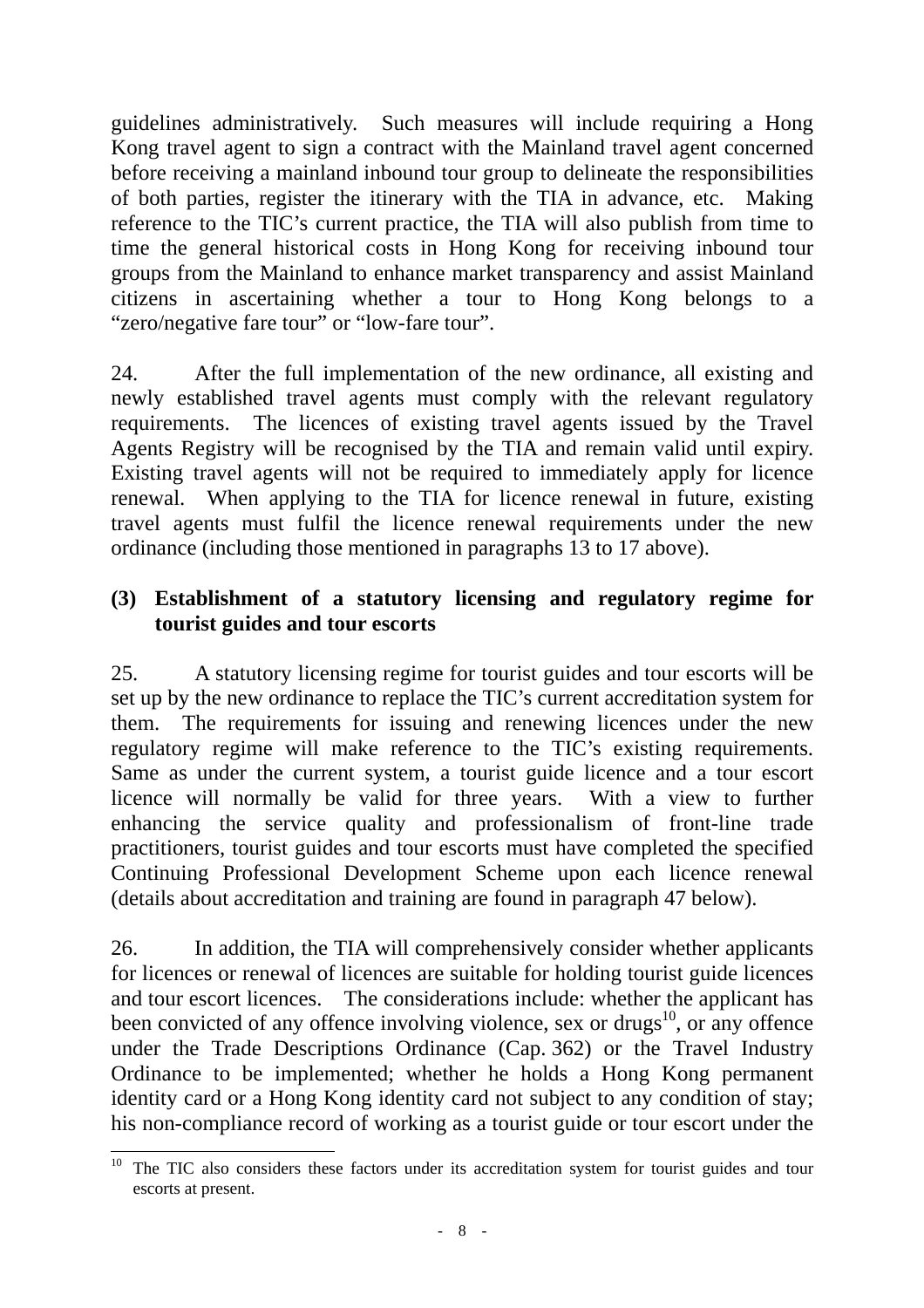old regime, e.g. whether he has frequently breached any rules or willfully circumvented the TIC's regulation by non-co-operative means upon applying to the TIA for a licence.

27. After the full implementation of the new ordinance, all existing and new tourist guides and tour escorts must comply with the relevant regulatory requirements. The passes of existing tourist guides and tour escorts issued by the TIC will be recognised by the TIA and remain valid until expiry. Existing tourist guides and tour escorts will not be required to immediately apply to the TIA for licences. Upon licence application in future, existing tourist guides and tour escorts must have completed the course specified by the TIA or otherwise passed the specified examination (details about accreditation and training are found in paragraph 47 below).

28. We recognise that tourist guides and tour escorts, as front-line practitioners, mainly follow travel agents' instructions whilst working. Under the new regulatory regime, the TIA will require by administrative means that a travel agent must formulate for distribution to its tourist guide/tour escort a job sheet for each tour group received, where the arrangements of all activities throughout the itinerary as well as the specific tasks and duties of the tourist guide/tour escort are clearly stated. Furthermore, the TIA will require by administrative means that a travel agent must sign a service agreement with a tourist guide/tour escort, whereby the travel agent must pay service remunerations (e.g. a basic remuneration/salary and a tour-guiding fee) to the tourist guide/tour escort and must not require the tourist guide/tour escort to bear or unreasonably advance any payment for a tour received. The travel agent must not delay the reimbursement for any advanced payment by the tourist guide/tour escort.

29. As mentioned in paragraph 18 above, a number of past cases of serious non-compliance in the trade are related to Mainland inbound tour group business, including cases of tourist guides coercing tourists into shopping. In line with the approach to travel agents, the new regulatory regime will impose through subsidiary legislation licensing conditions on tourist guides and tour escorts to tackle problems arising from their personal misconduct, including  $that -$ 

(a) a tourist guide must take all reasonable steps<sup>11</sup> to safeguard the safety

l  $11$  It is up to the court to determine whether a tourist guide is considered to have taken all reasonable steps having regard to the circumstances of each case. The steps may include (but are not limited to): providing services for an inbound tour group based upon the details as set out in the itinerary; informing the relevant enforcement agencies and the TIA upon noticing that a tourist is assaulted or coerced into making purchases.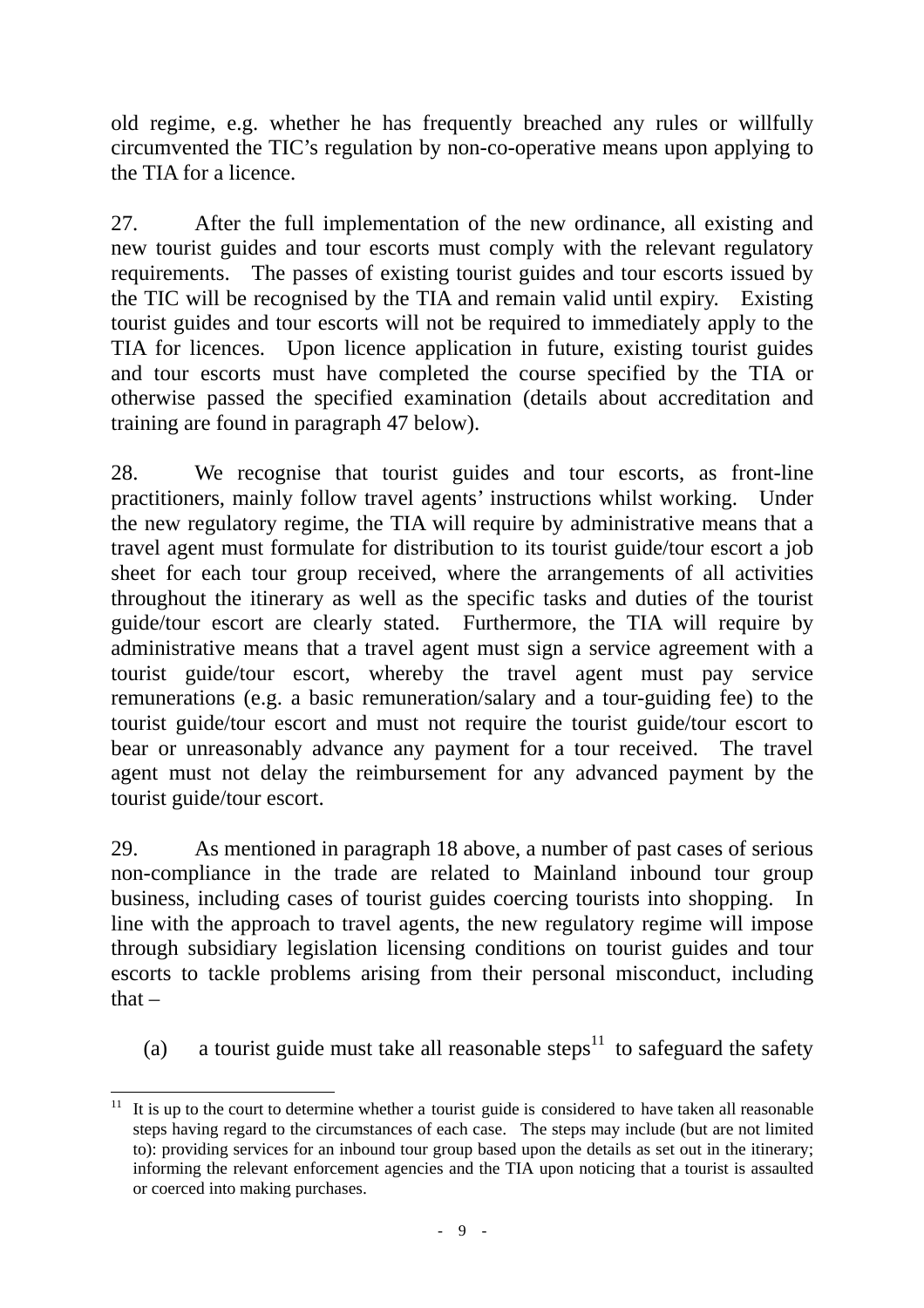and interest of any member of the inbound tour group ("inbound tour member") that he receives when he is working;

- (b) a tourist guide must not force any inbound tour member to enter or stay in any shop, or engage or otherwise get involved in any act coercing any inbound tour member into shopping when he is working;
- (c) a tourist guide, without adequate reasons, must not abandon or threaten to abandon any inbound tour member when he is working; and
- (d) a tourist guide or tour escort must not lend his licence to any others or allow any others to use it.

30. A tourist guide or tour escort who works without a licence or breaches a licensing condition would commit an offence and would be liable on conviction to a maximum fine of \$50,000 and one year of imprisonment. The exact sentencing will be determined by the court based on the circumstance of each case. On the other hand, the TIA will take disciplinary action. If a travel agent employs an unlicensed tourist guide or tour escort to work, it would also commit an offence and be prosecuted after the TIA's investigation. The travel agent after trial in the court would be liable on conviction to a maximum fine of \$50,000. At the same time, the TIA would also take disciplinary action.

31. Furthermore, the TIA will make reference to the TIC's existing codes of conduct and guidelines for tourist guides and tour escorts, with refinement having regard to the industry's latest development, when drawing up similar codes of conduct and guidelines administratively. Such measures will include requiring tourist guides when receiving inbound tour groups and tour escorts when outbound tour groups are assembled before departure from Hong Kong to wear licences, requiring tourist guides to inform the relevant enforcement agencies and the TIA upon noticing any tourist being coerced into making purchases, etc.

## **(4) Statutory inspection and investigation powers of the TIA**

32. In view of some past cases where trade members were not co-operative in the course of the TIC's inspection and investigation, some cases of which even involved wilful obstruction, the new ordinance will vest the TIA with sufficient powers to appoint officers to inspect the trade's operation and conduct investigation into suspected misconduct by trade members and complaints. The new ordinance will also stipulate that any person who, without reasonable excuse, obstructs the TIA officers from conducting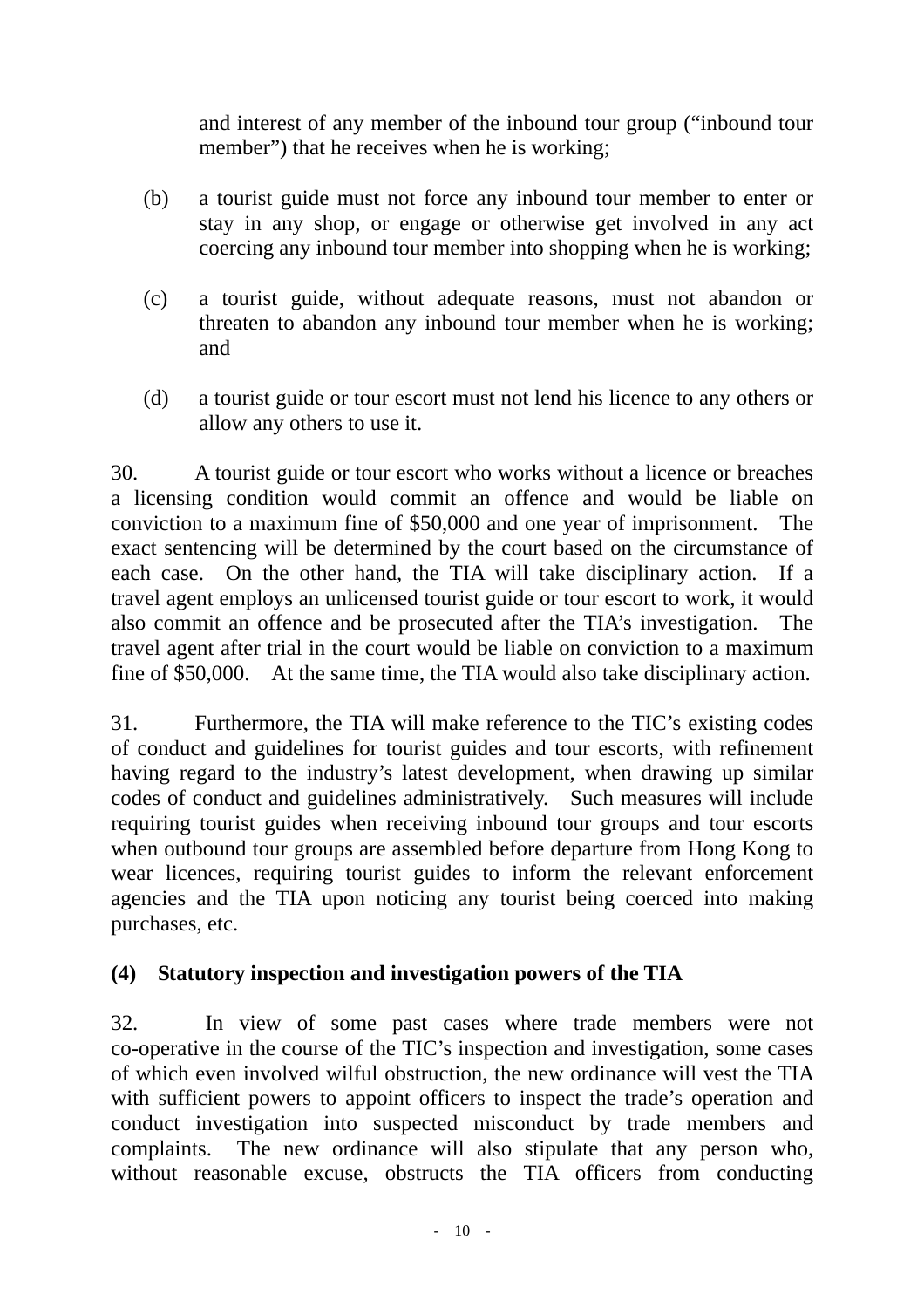inspection or investigation or does not co-operate with them during the inspection or investigation commits an offence and would be liable on conviction to a maximum fine of \$10,000 and six months of imprisonment. This measure can assist the TIA officers in discharging their regulatory functions effectively.

# **(5) Disciplinary mechanism**

33. A disciplinary committee will be set up under the new ordinance to handle cases and complaints of suspected misconduct by travel agents, tourist guides and tour escorts. To uphold credibility and independence, non-trade members will be in the majority in the disciplinary committee. After the investigation about a case or complaint, the TIA will normally refer it to the disciplinary committee to conduct an inquiry through setting up a panel. During the inquiry, the panel may summon the licensee concerned and witness(es)<sup>12</sup> to receive evidence and decide whether to make a disciplinary order. Examples of disciplinary orders are warnings, reprimands, demerit points<sup>13</sup>, financial penalties, licence suspension or revocation. Any licence application by a travel agent whose licence is revoked would normally not be considered by the TIA for a period of 12 months after the revocation; and any licence application by a tourist guide or tour escort whose licence is revoked would normally not be considered by the TIA for a period of six months after the revocation.

34. Under the current regulatory regime, the Registrar of Travel Agents can summarily suspend or revoke a travel agent's licence after investigation if he is of the opinion that the licensee has been carrying on travel agent business contrary to the public interest. Under the new regulatory regime, apart from invoking the above as a justification, if the TIA is of the opinion that a licensee's act of non-compliance is so serious as to pose an imminent serious threat to the reputation of Hong Kong's travel industry, the TIA can summarily suspend or revoke the licensee's licence after investigation to enhance protection of tourists' interests.

35. Making reference to the TIC's current practice, The TIA will publish the non-compliance records of travel agents, tourist guides and tour escorts to strengthen deterrent effect.

 $12 \,$ 12 A party to the inquiry may participate in person, through a legal representative or, with the consent of the inquiry panel, through any other person.

 $13$  The TIA will make reference to the TIC's current demerit point system when formulating a suitable demerit point system for travel agents, tourist guides and tour escorts. If a licensee accumulates specified demerit points within a specified period of time, his licence can be suspended or revoked.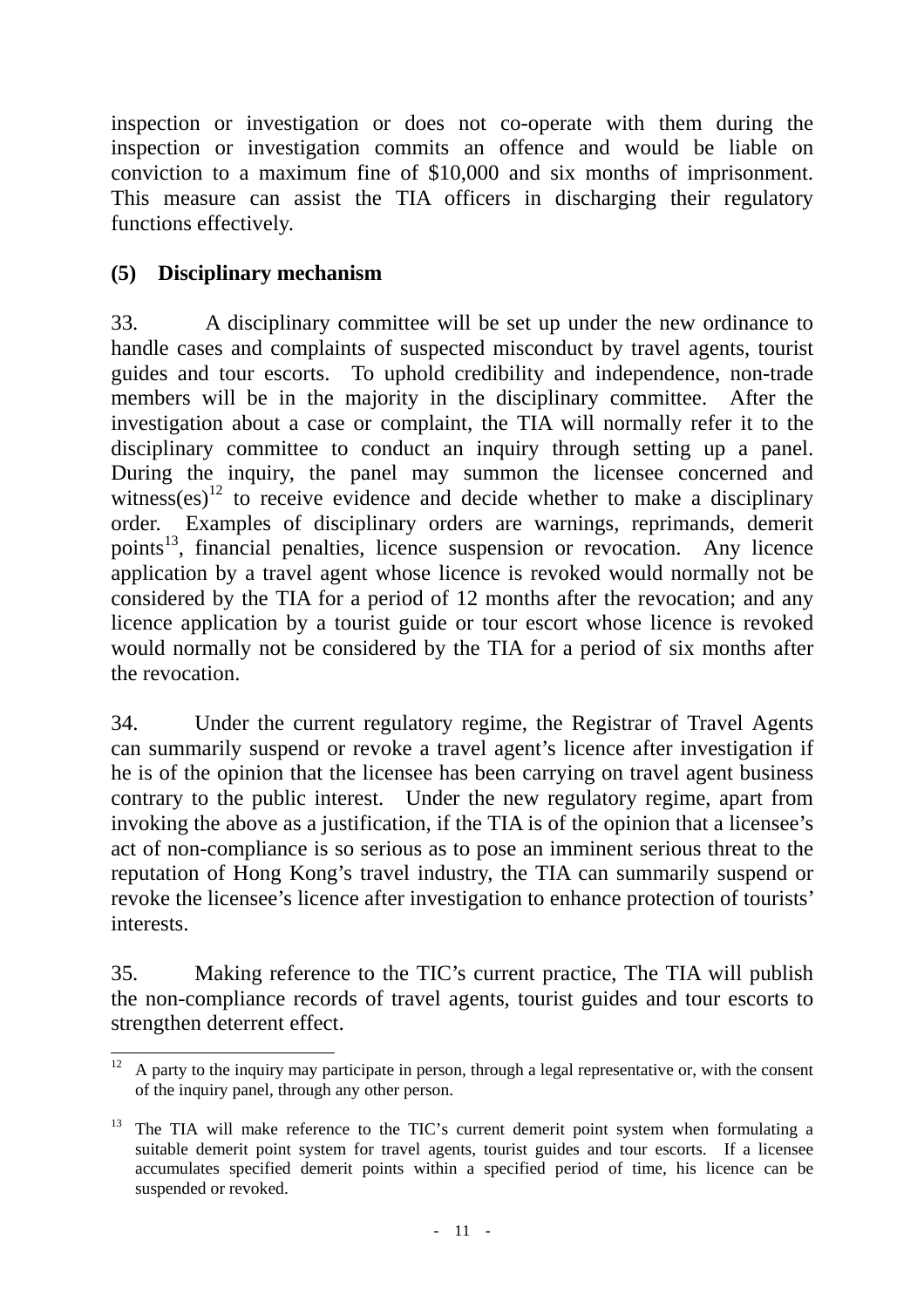# **(6) Independent mechanism to handle appeals**

36. An independent appeal panel will be set up under the new ordinance to handle appeals against disciplinary orders and TIA's decisions through hearings. To ensure that the appeal panel operates independently and impartially, any public officers or members of the TIA or disciplinary committee must not serve as appeal panel members.

## **(7) Financial arrangements of the TIA**

37. The TIA will operate on a self-financing basis in the long run. Its major sources of revenue will be –

- (a) levies charged on outbound tours;
- (b) licence fees of travel agents, tourist guides and tour escorts; and
- (c) registration fees for inbound tours from the Mainland.

38. To support the TIA's initial operation, the Government will apply to the Legislative Council for funding to provide the TIA with a one-off capital grant as seed money in due course. To reduce the impact on the trade, we propose that the various fees and levies (except registration fees for inbound tours from the Mainland) will be maintained for five years at the prevailing levels upon the full implementation of the new ordinance and, should practical needs arise, be adjusted upwards thereafter in an incremental manner.

39. As regards registration fees for inbound tours from the Mainland, as the current fee level is  $10w^{14}$ , we proposed in 2013 that the fee level would be increased to \$200 per tour group. Nonetheless, it was opined that the proposed uniform fee rate would be unfair to those travel agents that received only a few tourists in a tour. We have therefore revised our proposal in that the TIA will increase the registration fees with different rates prescribed based on the numbers of members in a tour. The exact rates will be drawn up by the TIA having regard to the prevailing market situation, the TIA's regulatory experience, etc.

l At present, the TIC requires Hong Kong travel agents receiving inbound tour groups from the Mainland to pay registration fees. The lump-sum fee for a tour group of 40 members or below is \$30 and that for a tour group of 41 members or above is \$60.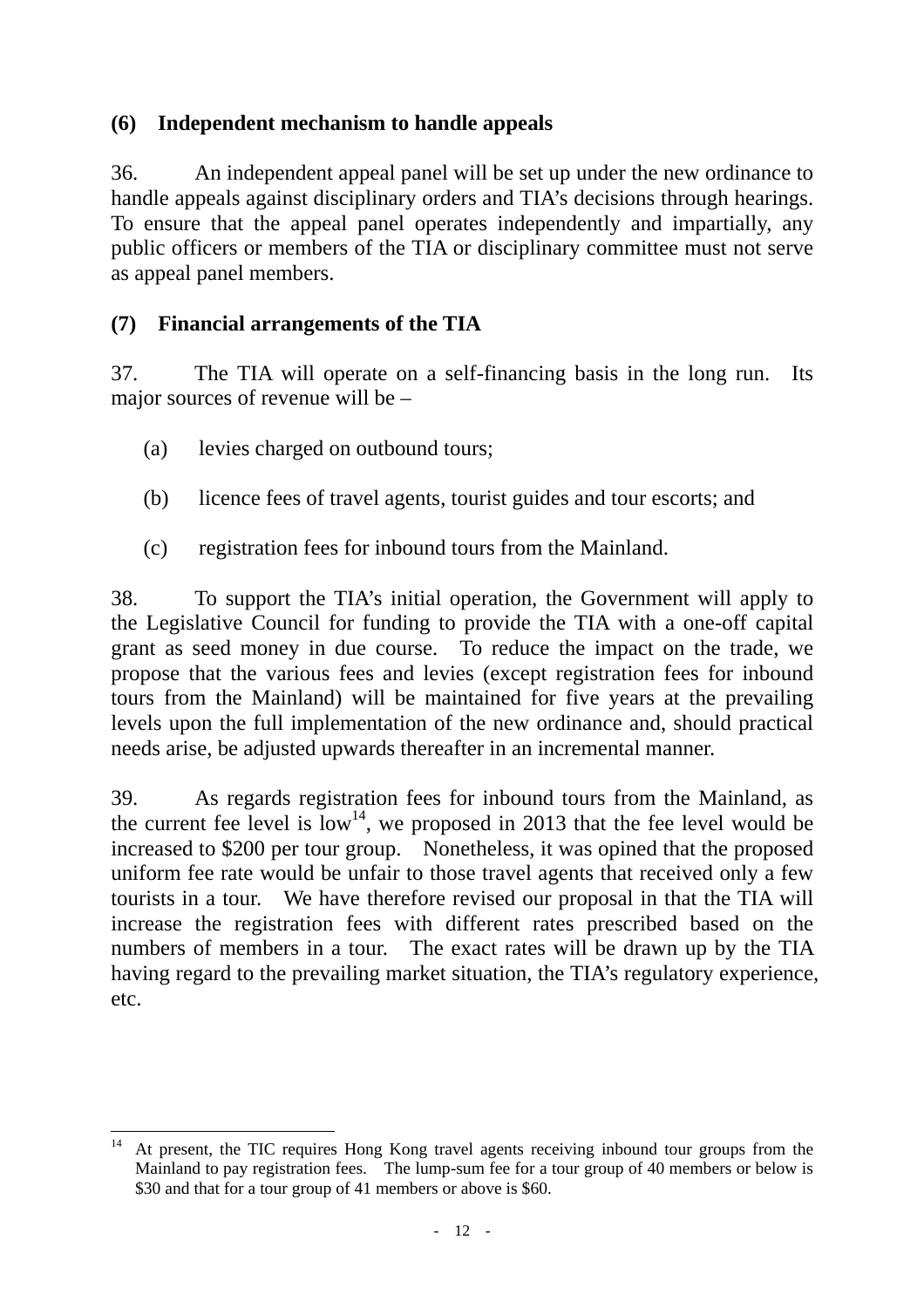#### **(8) Management of Travel Industry Compensation Fund ("TICF") and establishment of "Travel Industry Development Fund"**

40. The TIA will take over the management of the TICF from the TICF Management Board. The scope of protection of the TICF will remain unchanged, i.e. compensating outbound travellers<sup>15</sup> with 90% of their losses of outbound fares (common in cases of closure of travel agents); and compensating them for their losses with regard to three types of expenses (each of \$100,000 at maximum), namely medical expenses at destinations, expenses in funerals at destinations or delivery of bodies/ashes from destinations to Hong Kong, and expenses in family members' visits to destinations for follow-up, in cases of their injuries or deaths in accidents arising out of and in the course of activities provided or organised by travel agents during outbound travel.

41. Regarding the expenses incurred from the injury or death of an outbound traveller mentioned in paragraph 40 above, under the Travel Agents Ordinance (Cap. 218) at present, if a traveller intends to authorise a person to apply for and receive an ex gratia payment, such authorisation can be made only after the accident. To enable the TICF to further meet practical needs, the new ordinance will provide for advance authorisation such that an outbound traveller may, before his departure for the outbound tour, authorise in advance a person to apply for and receive an ex gratia payment. If a travel agent is so authorised in advance, it can first make an advance payment for the expenses incurred in handling the accident for the traveller (e.g. arranging his family members to visit the destination for follow-up) and subsequently apply for and receive an ex gratia payment on the traveller's behalf. Advance authorisation of a family member can also avoid problems associated with the difficulties in making authorisation after an accident has occurred.

42. Furthermore, we propose setting aside from the TICF an amount of a certain percentage<sup>16</sup> to establish the "Travel Industry Development Fund" to support the continuous development and enhance the professionalism of Hong Kong's travel industry. For instance, financial support in areas such as training and information technology application may be given to the travel trade. The scope of the Development Fund will be determined by the TIA having regard to the views gathered from the trade.

l <sup>15</sup> "Outbound traveller" refers to a person who has paid a fare to a travel agent for obtaining an outbound travel service that consists of all or two of the following: carriage on a journey which is to commence in Hong Kong and thereafter take place outside Hong Kong; accommodation at a place outside Hong Kong; and arrangements for an activity that is to take place outside Hong Kong.

<sup>&</sup>lt;sup>16</sup> The percentage will be prescribed by the Government through subsidiary legislation.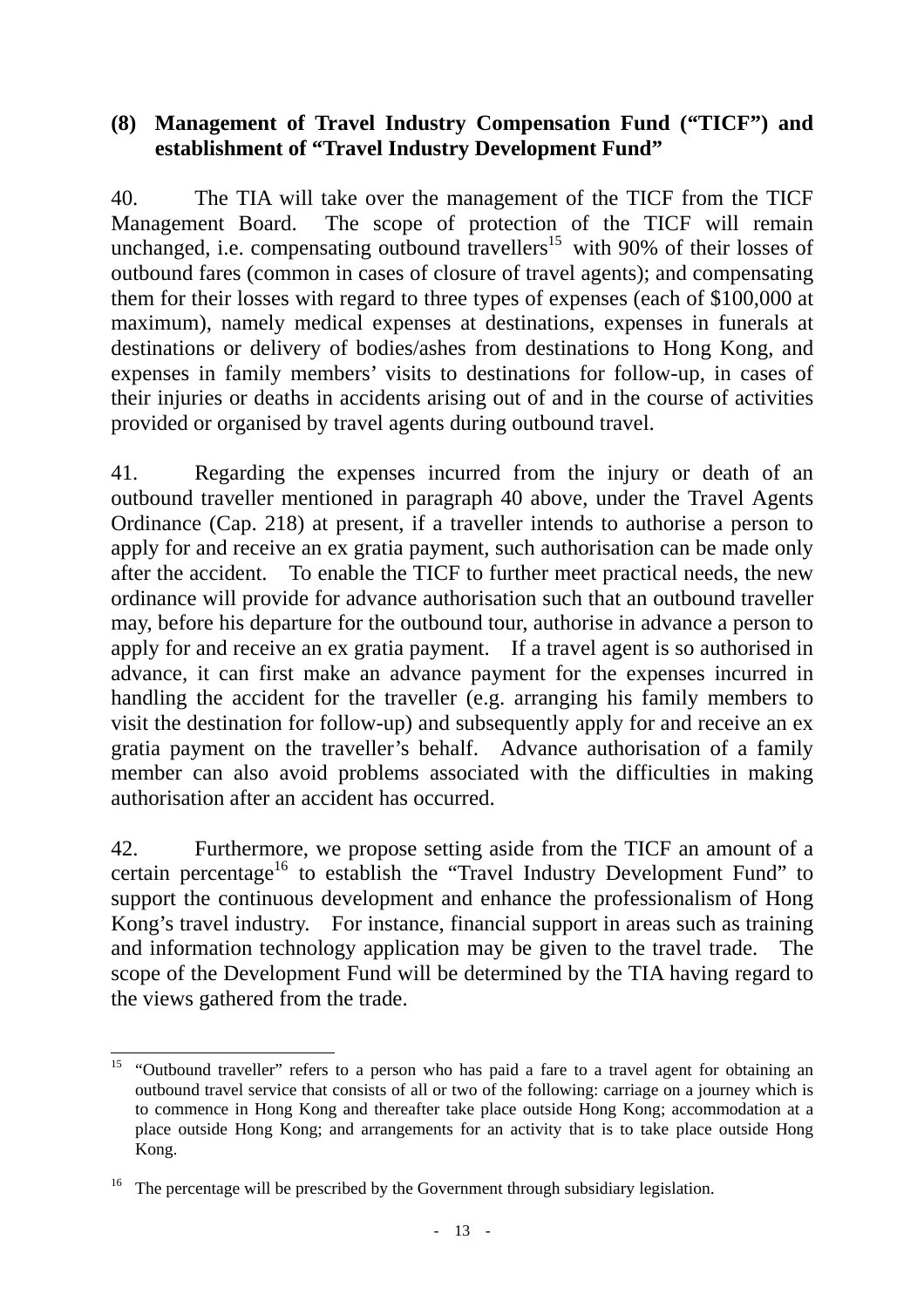# **(9) Regulation of on-line travel agents**

43. In view of the growing popularity of buying travel products through on-line travel agents amongst Hong Kong citizens, which is expected to continue in future, we consider it necessary to strengthen consumer protection. Under the new regulatory regime, apart from any person mentioned in paragraph 7 above, any person who actively markets from a place outside Hong Kong to and arranges for an outbound travel service (i.e. carriage by conveyance and/or accommodation) for Hong Kong citizens will be required to obtain a travel agent licence and come under the new regulatory regime. This way, on-line travel agents and those with physical presence will both be subject to regulation. Consumers can also enjoy protection of the  $TICF<sup>17</sup>$ . The TIA will publish from time to time the latest list of licensed travel agents. It will also assist local consumers in ascertaining and choosing licensed travel agents with physical presence and licensed on-line travel agents.

# **(10) Discharge of other functions**

44. In 2013, we proposed that the TIC would be engaged to discharge the following non-regulatory functions under the new regime –

- (a) conciliating disputes that do not involve disciplinary matters;
- (b) accrediting training courses and administering qualification examinations for licensees;
- (c) handling emergencies involving inbound and outbound tours; and
- (d) managing the "Travel Industry Development Fund".

45. As the special resolution supporting that the TIC discharge the functions above was not passed at the Special Board Meeting of the TIC in March 2014, we have revised the proposal such that the functions will be taken up by the TIA. With ample experience accumulated over the past 20 years or so, the TIC is familiar with the trade's operation. We believe that the TIA will maintain liaison with the TIC on different functions.

46. As regards the function mentioned in paragraph 44(a), in order to provide consumers with "one-stop" service by handling their complaints against licensees through the same body, we propose that the TIA will set up an independent conciliation panel to handle disputes not involving disciplinary

<sup>17</sup> 17 Consumers have to meet the definition of "outbound traveller" in footnote 15.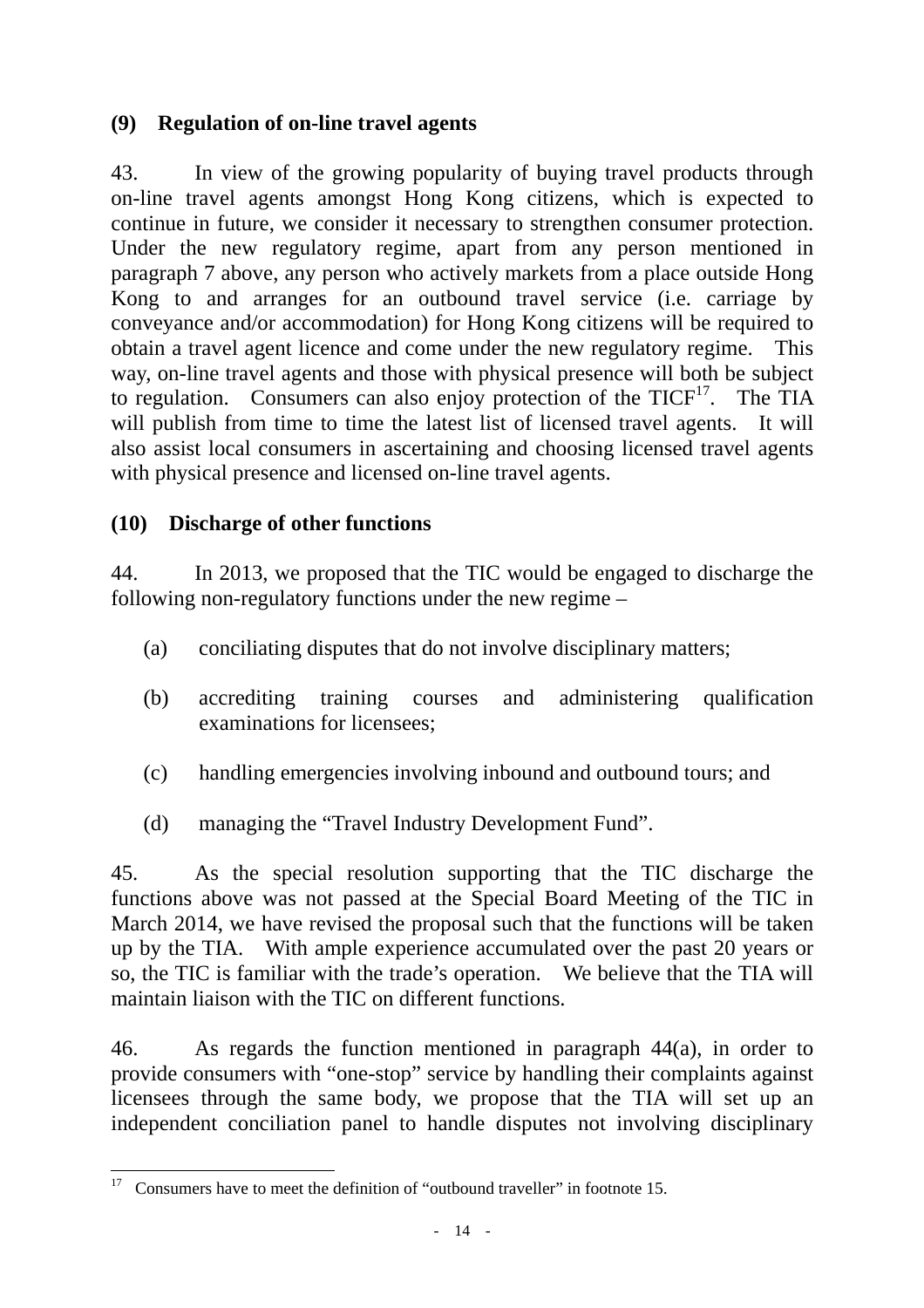matters. All members, comprising trade and non-trade members (the latter being in the majority), will be appointed by the Government. Members of the TIA, disciplinary committee or appeal panel must not serve as conciliation panel members. The conciliation panel will conduct conciliation for claimants and the licensees involved (e.g. travel agents). Subject to the mutual agreement between the claimant and licensee, the conciliation panel can make a binding decision about the case after taking into account the views and information from both parties.

47. As regards the function mentioned in paragraph 44(b), we envisage that, in the course of formulating detailed requirements about course accreditation and examinations, the TIA will set up a designated committee to gather views from travel agents, tourist guides and tour escorts such that the detailed requirements concerned can cater for practical needs. The TIA may also engage any suitable organisation(s) for implementation.

48. As for the function mentioned in paragraph 44(c), the TIA can consider engaging a suitable organisation for assistance in discharging the function. Factors to consider may include the organisation's relevant work experience and performance, its network with the trade and other sectors related to the travel industry, etc.

# **(11) Transitional arrangements**

49. It will take some time before the full commencement of the Bill subsequent to its passage by the Legislative Council. Meanwhile, travel agents, tourist guides and tour escorts must continue to comply with the TIC's regulatory requirements. As mentioned in paragraphs 16 and 26 above, when the relevant trade members apply to the TIA for licences or renewal of licences, the TIA will consider their non-compliance records under the TIC's regulatory regime. The Government will continue to fully support the TIC to undertake its regulatory work and will ensure the smooth transition from the existing regime to the new one.

## **Next Step**

50. We will continue to explain the requirements of the new regulatory regime to the travel trade. Our plan is to introduce the Bill into the Legislative Council in the first half of 2017. Upon the passage of the Bill by the Legislative Council, we will immediately commence preparations for taking forward the new regulatory regime, including the seeking of the necessary resources and recruitment of staff for the TIA to handle tasks in relation to the